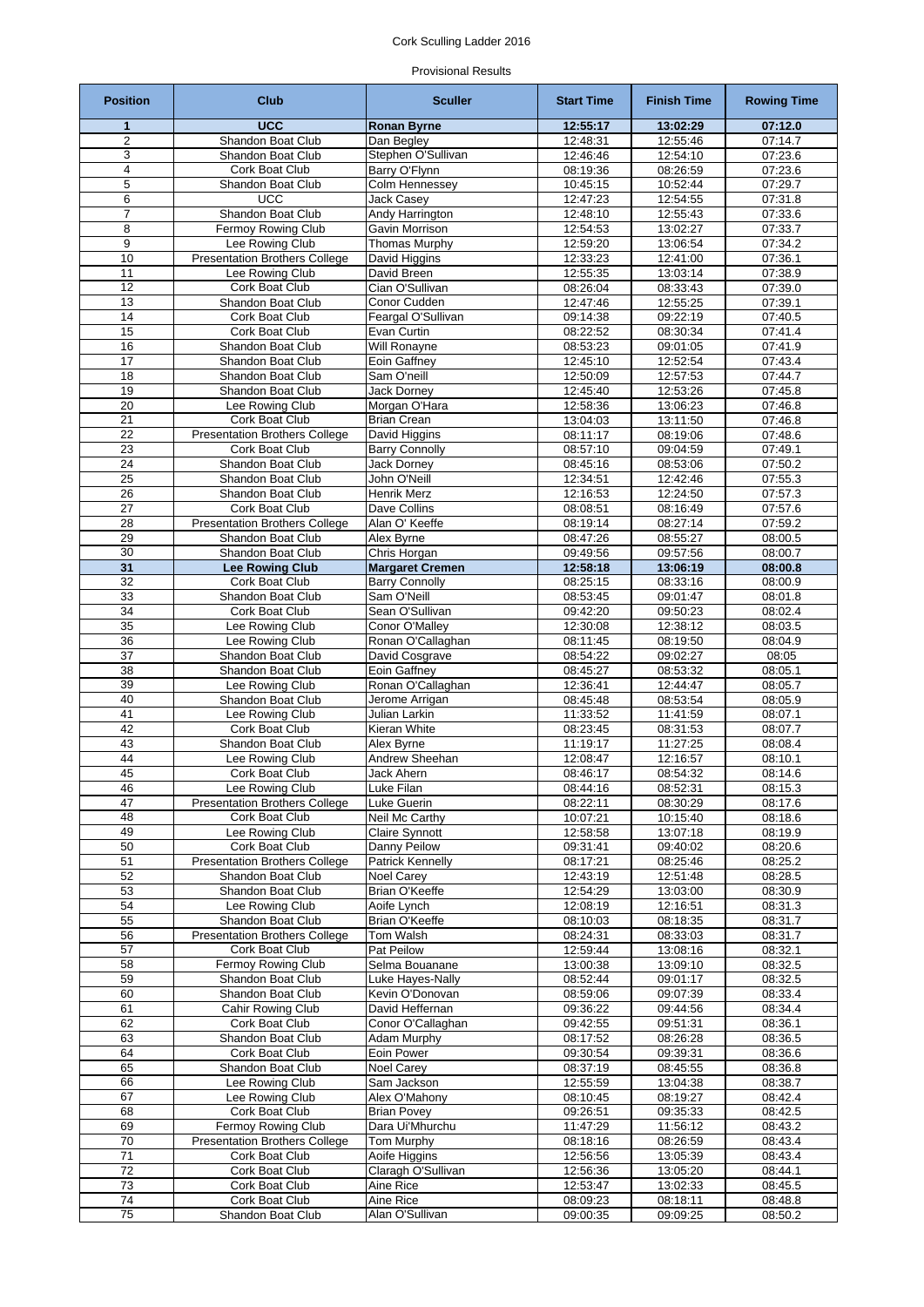# Cork Sculling Ladder 2016

# Provisional Results

| 76              | Lee Rowing Club                      | Maria Kidney           | 12:54:04 | 13:02:55              | 08:50.6              |
|-----------------|--------------------------------------|------------------------|----------|-----------------------|----------------------|
| $\overline{77}$ |                                      |                        | 12:42:16 |                       |                      |
|                 | Lee Rowing Club                      | Aoife Cummins          |          | 12:51:10              | 08:53.7              |
| 78              | Lee Rowing Club                      | Jack Legget            | 09:44:56 | 09:53:51              | 08:54.5              |
| 79              | Lee Rowing Club                      | Jani Vermaak           | 12:48:50 | 12:57:46              | 08:56.2              |
| 80              | Shandon Boat Club                    | Chelsea Minihane       | 12:35:26 | 12:44:23              | 08:56.6              |
|                 |                                      |                        |          |                       |                      |
| 81              | Cork Boat Club                       | John Kearney           | 10:08:47 | 10:17:44              | 08:57.0              |
| 82              | Cork Boat Club                       | Joe Kearney            | 12:57:57 | 13:06:55              | 08:57.7              |
| 83              | Lee Rowing Club                      | Jennifer Crowley       | 12:51:37 | 13:00:37              | 08:59.5              |
| 84              | Lee Rowing Club                      | Muireann Heaney        | 12:51:13 | 13:00:12              | 08:59.8              |
|                 |                                      |                        |          |                       |                      |
| 85              | Shandon Boat Club                    | John Sheehan           | 11:48:05 | 11:57:06              | 09:01.6              |
| 86              | Lee Rowing Club                      | Sean McColgan          | 08:13:21 | 08:22:23              | 09:02.9              |
| 87              | Cork Boat Club                       | Jane Duggan            | 12:56:18 | 13:05:22              | 09:04                |
| $\overline{88}$ | Cork Boat Club                       | Joe Kearnev            | 09:26:13 | 09:35:18              | 09:05.3              |
| 89              | Cork Boat Club                       | Chloe Mehigan          | 12:57:33 | 13:06:38              | 09:05.6              |
|                 |                                      |                        |          |                       |                      |
| 90              | Shandon Boat Club                    | Conor Butler           | 09:00:08 | 09:09:14              | 09:06.0              |
| 91              | <b>Presentation Brothers College</b> | Jack Murphy            | 08:52:58 | 09:02:05              | 09:06.8              |
| 92              | Lee Valley Rowing Club               | <b>Tony Corcoran</b>   | 10:36:30 | 10:45:40              | 09:10.1              |
| 93              | Cork Boat Club                       | Claragh O'Sullivan     | 08:16:15 | 08:25:26              | 09:10.2              |
|                 |                                      |                        |          |                       |                      |
| 94              | Shandon Boat Club                    | Darragh McCarthy       | 08:30:44 | 08:39:54              | 09:10.2              |
| 95              | Lee Rowing Club                      | Cormac Hallahan        | 09:19:08 | 09:28:20              | 09:11.9              |
| 96              | Lee Rowing Club                      | Sophie Gray            | 08:52:32 | 09:01:44              | 09:12.2              |
| 97              | Shandon Boat Club                    | Mia Kovacs             | 12:35:45 | 12:44:57              | $\overline{09:}12.3$ |
|                 |                                      |                        |          |                       |                      |
| $\overline{98}$ | Lee Rowing Club                      | Hannah Cummins         | 12:51:57 | 13:01:11              | 09:14.2              |
| 99              | Fermoy Rowing Club                   | Padraig Dolan          | 11:50:58 | 12:00:13              | 09:14.8              |
| 100             | Shandon Boat Club                    | Julie Harrington       | 12:53:23 | 13:02:41              | 09:18.1              |
| 101             | Cork Boat Club                       | Michael Cronin         | 09:51:10 | 10:00:28              | 09:18.3              |
| 102             |                                      |                        |          |                       |                      |
|                 | Shandon Boat Club                    | Kenneeth Lynch         | 11:48:27 | 11:57:46              | 09:18.7              |
| 103             | <b>Presentation Brothers College</b> | Sam Crean              | 08:54:44 | 09:04:03              | 09:19.4              |
| 104             | Shandon Boat Club                    | Harry Moran            | 08:18:53 | 08:28:13              | 09:19.7              |
| 105             | Cork Boat Club                       | Ciara McCarthy         | 08:43:40 | 08:53:01              | 09:21.0              |
|                 | Cork Boat Club                       |                        |          | 08:24:45              |                      |
| 106             |                                      | Jane Duggan            | 08:15:24 |                       | 09:21.1              |
| 107             | Fermoy Rowing Club                   | Ben Freeman            | 11:55:10 | 12:04:31              | 09:21.3              |
| 108             | Shandon Boat Club                    | Caelan Buckley         | 12:50:43 | 13:00:05              | 09:21.5              |
| 109             | Lee Rowing Club                      | Bevan Forde            | 08:13:58 | 08:23:20              | 09:22.0              |
| 110             | Cork Boat Club                       | Sorchadh Higgins       | 12:57:12 | 13:06:35              | 09:23.2              |
|                 |                                      |                        |          |                       |                      |
| 111             | Lee Rowing Club                      | Hugh O'Hara            | 08:12:38 | 08:22:03              | 09:25.2              |
| $\frac{1}{12}$  | Cork Boat Club                       | <b>Barry Marshall</b>  | 12:12:28 | 12:21:57              | 09:29.1              |
| 113             | Cork Boat Club                       | Aoife Higgins          | 08:16:47 | 08:26:19              | 09:31.9              |
| 114             | Cork Boat Club                       | Chloe Mehigan          | 08:16:55 | 08:26:28              | 09:32.6              |
|                 |                                      |                        |          |                       |                      |
| 115             | Fermoy Rowing Club                   | Declan Geary           | 12:04:20 | 12:13:54              | 09:33.9              |
| 116             | Shandon Boat Club                    | Mide Dinneen           | 12:50:25 | 12:59:59              | 09:34.0              |
| 117             | Cork Boat Club                       | Ross Madden            | 10:29:18 | 10:38:54              | 09:35.8              |
| 118             | Lee Rowing Club                      | <b>Andrew Cotter</b>   | 12:09:20 | 12:18:58              | 09:37.2              |
| 119             |                                      | Nicole Nagle           |          |                       |                      |
|                 | Lee Rowing Club                      |                        | 12:49:41 | 12:59:18              | 09:37.3              |
| 120             | <b>Cork Boat Club</b>                | <b>Julie Mackey</b>    | 08:23:34 | 08:33:17              | 09:42.1              |
| 121             | Lee Rowing Club                      | Eabha Keely            | 08:42:58 | 08:52:42              | 09:44.8              |
| 122             | Cork Boat Club                       | <b>Thomas Power</b>    | 09:32:13 | 09:41:58              | 09:45.4              |
| 123             | Cork Boat Club                       | Cathal O'Sullivan      | 09:52:40 | 10:02:26              | 09:45.6              |
|                 |                                      |                        |          |                       |                      |
| 124             | Shandon Boat Club                    | Orla Gaffney           | 09:53:26 | 10:03:12              | 09:46.6              |
| 125             | Shandon Boat Club                    | <b>Estelle Neenan</b>  | 13:01:22 | 13:11:09              | 09:46.9              |
| 126             | Cork Boat Club                       | <b>Matt Mallen</b>     | 10:09:38 | 10:19:25              | 09:46.9              |
| 127             | Lee Rowing Club                      | Aoife Coleman          | 10:34:33 | 10:44:23              | 09:50.9              |
| 128             | Shandon Boat Club                    | Donnchadh Barrett      | 08:21:26 | 08:31:17              | 09:51.0              |
|                 |                                      |                        |          |                       |                      |
| 129             | <b>Presentation Brothers College</b> | <b>Alex Doherty</b>    | 09:02:56 | 09:12:47              | 09:51.1              |
| 130             | Cork Boat Club                       | David Cronin           | 11:40:45 | 11:50:37              | 09:51.7              |
| 131             | Shandon Boat Club                    | Aoife Brooks           | 12:19:36 | 12:29:30              | 09:53.4              |
| 132             | Cahir Rowing Club                    | Aidan O'Looney         | 09:36:30 | 09:46:24              | 09:53.6              |
| 133             | Cork Boat Club                       | Sorcadh Higgins        |          | 08:34:00              | 09:54.1              |
|                 |                                      |                        | 08:24:06 |                       |                      |
| 134             | Cork Boat Club                       | Hannah Gahan           | 08:55:18 | $\overline{09:05:13}$ | 09:54.8              |
| 135             | Cork Boat Club                       | Paul Beechinor         | 11:25:10 | 11:35:07              | 09:56.7              |
| 136             | Shandon Boat Club                    | Adam murphy            | 11:57:46 | 12:07:44              | 09:57.1              |
| 137             | Lee Rowing Club                      | Abbie Cummins          | 12:49:09 | 12:59:07              | 09:57.4              |
| 138             | Cork Boat Club                       | Katie McCarthy         | 09:05:58 |                       | 09:59.2              |
|                 |                                      |                        |          | 09:15:57              |                      |
| 139             | <b>Presentation Brothers College</b> | <b>Harry Scannell</b>  | 08:33:24 | 08:43:23              | 09:59.3              |
| 140             | Lee Rowing Club                      | <b>Holly Lee</b>       | 11:42:17 | 11:52:17              | 09:59.7              |
| 141             | Lee Rowing Club                      | <b>Isobel McElwain</b> | 12:08:59 | 12:18:59              | 10:00.2              |
| 142             | Lee Rowing Club                      | Emma Breen             | 08:41:36 | 08:51:39              | 10:02.6              |
|                 |                                      |                        |          |                       |                      |
| 143             | Shandon Boat Club                    | Con O'Driscoll         | 08:20:38 | 08:30:41              | 10:03.0              |
| 144             | Shandon Boat Club                    | Jessica Legresley      | 11:04:55 | 11:15:00              | 10:05.1              |
| 145             | <b>Presentation Brothers College</b> | Peter Higgins          | 08:50:01 | 09:00:08              | 10:06.2              |
| 146             | <b>Presentation Brothers College</b> | Alex Guerin            | 09:08:34 | 09:18:43              | 10:08.8              |
| 147             | Lee Rowing Club                      | Robyn Smith            | 10:11:05 | 10:21:14              | 10:09.1              |
|                 |                                      |                        |          |                       |                      |
| 148             | Lee Rowing Club                      | Alex Toderica          | 10:40:06 | 10:50:17              | 10:10.5              |
| 149             | <b>Presentation Brothers College</b> | Darragh Murphy         | 09:31:20 | 09:41:31              | 10:10.9              |
| 150             | Shandon Boat Club                    | Jennifer Forde         | 09:54:25 | 10:04:36              | 10:11.1              |
| 151             | Fermoy Rowing Club                   | Stephenie O'Donohoe    | 12:17:08 | 12:27:21              | 10:12.8              |
|                 |                                      |                        |          |                       |                      |
| 152             | Fermoy Rowing Club                   | Eoin Condon            | 11:13:50 | 11:24:04              | 10:14.9              |